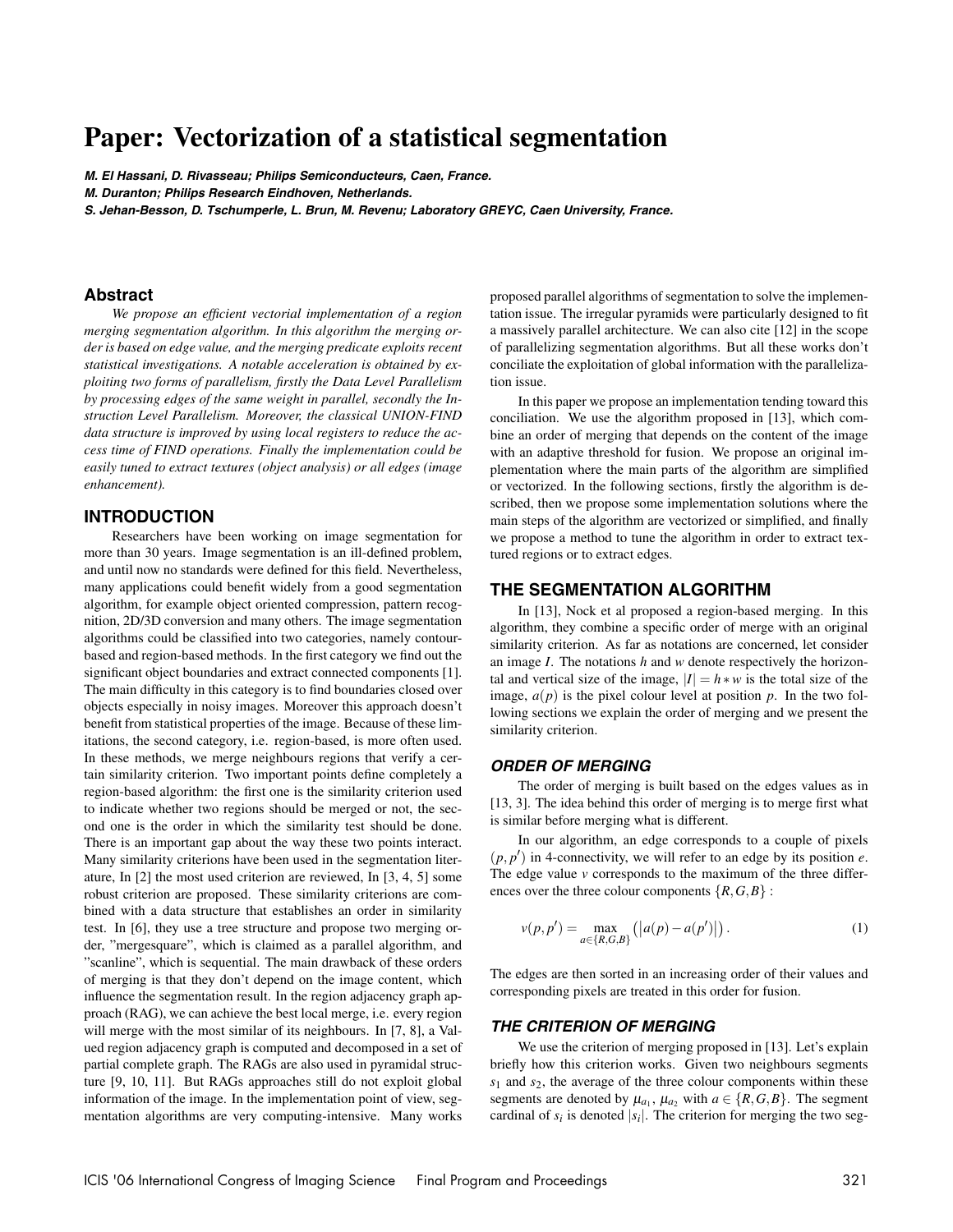ments is the following:

$$
Pr(s_1, s_2) = \begin{cases} true & \text{if } \Delta \mu(s_1, s_2) \leq g * \sqrt{f(s_1) + f(s_2)} \\ false & \text{otherwise} \end{cases} (2)
$$

$$
\Delta \mu(s_1, s_2) = \max_{a \in [R, G, B]} (\mu_{a_1} - \mu_{a_2}).
$$

The adaptive threshold  $f(s_i)$  takes into account the segment size  $|s_i|$ as follows:

$$
f(s_i) = min(g, |s_i|) * \frac{\ln(|s_i| + 1) + \ln(\gamma)}{2 * Q * |s_i|}. \quad \gamma = 6 * |I|^2.
$$

Where the parameter *g* corresponds to the maximum colour level, and *Q* is a parameter set by the user that could tune the coarseness of the segmentation. This threshold is based on a statistical model of the image and obtained using McDiarmid's inequality, see[13] for more details.

### **IMPLEMENTATION**

As shown in Fig.1 the algorithm can be decomposed in three main steps. The first step corresponds to the computation of the histogram of edges. This histogram is then used to order edges. In the third step, the merging is performed following this order of edges. The parallelism in the three steps is not obvious to extract. Indeed the three operations are irregular both in data access from the memory and in computations. In this paper we focus on the vectorization of computation. In this vectorization we process in parallel a vector of *n* data  $D = [d_1, d_2...d_n]$ . In the following we detail the vectorization of the main steps of the algorithm, i.e histogramming, sorting of edges and merging.

#### **HISTOGRAMMING VECTORIZATION**

Let us consider that *H* denotes the histogram of edge values that is computed in this step. To compute  $H$ , firstly we compute edges values  $v$  as detailed in equation  $(1)$ , secondly we compute the distribution *H* of these values.

There is no data dependency in the computation of edges values, so we can achieve this operation in a vectorial way over a vector of edges  $E = [e_1, e_2...e_n]$ , which results on a vector of values  $V =$  $[v_1...v_n]$ . However, computing the distribution *H* of the edges values in a vectorial way, is not straightforward. Indeed two edges values could be equal, and incrementing the histogram's bin corresponding to this value in a parallel way will give incorrect result. To solve this data dependency, we consider an array *T* of  $g + 1$  cells, each cell is *n* bits width. Each  $v_i$  in *V* sets the  $i^{th}$  bit of the  $v_i^{th}$  cell of *T*. Then we add the bits of each cell of *T* in one instruction. The result in *T* is used to update the histogram *H*. The algorithm is described in details in Algorithm 1.

From a hardware point of view, this vectorization requires binary adders with *n* inputs, which is very simple.

Let us explain how the histogram *H* is used for the sorting step. We consider an array  $M_v$  of size  $h * (w - 1) + (h - 1) * w$ , which is the number of edges in the 4-connectivity in the whole image. This array  $M_v$  will be used to store the order of edges. We compute the accumulated histogram  $H_a$  as detailed in the following equation:

$$
H_a[0] = 0; H_a[i] = H[i-1] + H_a[i-1];
$$
 (3)

| <b>Algorithm 1</b> Vectorization of histogramming |  |
|---------------------------------------------------|--|
| for $i \in [0:g]$ do                              |  |
| for $j \in [0:n-1]$ do                            |  |
| $T[i][j]=0$                                       |  |
| end for                                           |  |
| end for                                           |  |
| for $i \in [0:n-1]$ do                            |  |
| $T[v_i][i] = 1$                                   |  |
| end for                                           |  |
| for $i \in [0:n-1]$ do                            |  |
| $H[v_i] = H[v_i] + \sum_{i=0}^{j=n-1} T[v_i][j]$  |  |
| end for                                           |  |



**Figure 1.** General diagram of image segmentation.

The accumulated histogram  $H_a$  is used to partition  $M_v$  in  $g + 1$  parts, the *i*<sup>th</sup> part is limited between  $H_a[i]$  and  $H_a[i+1]$  addresses. In this  $i^{th}$  part of  $M_v$  we will store edges with values equal to *i*.

#### **SORTING VECTORIZATION**

In this step, we want to assign to a vector *E* of edges a vector of addresses *A* where they will be stored in  $M_{\nu}$ . There is a data dependency in this step; if two edges have the same value, the assignment of two different addresses to these two edges in parallel way is not obvious. To solve this dependency, we use the same idea as detailed in the previous section. We reinitialise the histogram *H* to zero. Each edge  $E[i]$  with value equal to  $v_i$  sets the *i*<sup>th</sup> bit of the  $v_i^{th}$  cell in *T*. Then we assign to  $E[i]$  an address  $A[i]$  based on  $H_a$  and the re-computation of *H* as detailed in Algorithm 2.

#### **MERGING VECTORIZATION**

The algorithm of merging is described in Algorithm 3. This algorithm uses the UNION-FIND data structure. For an edge that corresponds to a couple of pixels  $(p_1, p_2)$ , we use the "FIND" operation to find the couple of segments  $(s_1, s_2)$  containing these two pixels, then the predicate is evaluated for (*s*1,*s*2) as described in equation(2). If the predicate is true, we make the "UNION" of  $s_1$  and  $s_2$ . Let's assume that  $s_1$  becomes the parent After the "UNION" operation, then we update the properties of  $s_1$  ( $|s_1|$ , *sum<sub>R<sub>1</sub></sub>*, *sum<sub>G<sub>1</sub></sub>*, *sum<sub>B<sub>1</sub></sub>*), where the notation  $sum_{a_1}$ , denotes the sum of the *a* component for all the pixels belonging to the segment *s*1. These information are updated in the main memory after the processing of each edge. In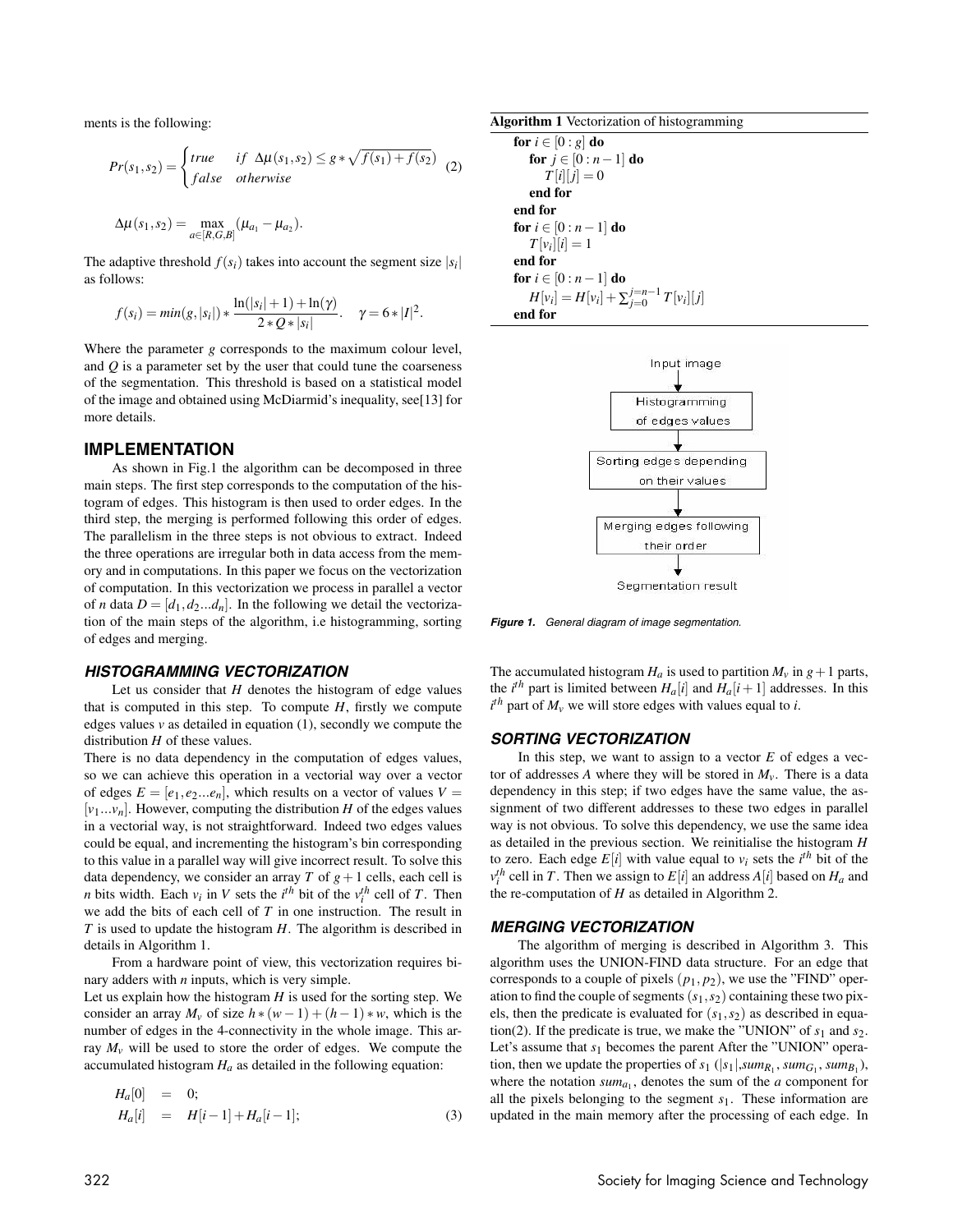| <b>Algorithm 2</b> Vectorization of sorting |  |
|---------------------------------------------|--|
|                                             |  |

**for**  $i \in [0:g]$  **do for**  $j \in [0 : n-1]$  **do**  $T[i][j] = 0$ **end for end for for**  $i \in [0 : n-1]$  **do**  $T[v_i][i] = 1$ **end for for**  $i \in [0 : n-1]$  **do** *A*[*i*] = *H<sub>a</sub>*[*v<sub>i</sub>*] + *H*[*v<sub>i</sub>*] +  $\sum_{j=i}^{j=n-1} T[v_i][j]$ **end for for**  $i \in [0 : n-1]$  **do**  $M_{\nu}[A[i]] = E[i]$ **end for for**  $i \in [0 : n-1]$  **do**  $H[v_i] = H[v_i] + \sum_{j=0}^{j=n-1} T[v_i][j]$ **end for**

# **Algorithm 3** Merging process

**for** all the edges in the sorted list **do** p1 and p2 are the pixels connected by the edge  $s1 = FIND(p1)$  $s2 = FIND(p2)$ **if**  $(Pr(s1, s2) = True)$  **then**  $UNION(s1,s2)$ **end if end for**

this paper we focus on the vectorization of the predicate evaluation and the "UNION" operation for a vector *S* of couples  $(s_1, s_2)$ . The FIND operation is still hard to parallelize.

Firstly we propose a simplification for the thresholds computation detailed in equation (2). We use a piecewise linear approximation of the function *f*. This linearization, which is obtained by dichotomy, provides a Look Up Table. To compute a threshold value *f* corresponding to one segment cardinal  $|s_i|$ , we read the coefficients α and β from the LUT, and the computing is  $f(s_i) = \alpha * |s_i| + \beta$ . This trick simplifies the computation a lot without a visible loss of quality in the segmentation result.

Let us explain how the vectorization of the merging step is achieved. We consider a vector of couples of segments *S*, which is the result of the "FIND" operation applied on a vector of edges *E*. We load the vector *S* and the data corresponding to each segment *si*  $(|s_i|, sum_{R_i}, sum_{G_i}, sum_{B_i})$  in local registers. Processing the vector *S* in parallel is not straightforward because one segment label *si* could be equal to another  $s_j$ , and the result of merging will be incorrect as described in the example Fig.3. So the level of parallelism depends highly on the image content.

The vectorization of the merging of *S* is done in the following way. Firstly the elements of the vector *S* are classified into two parts, the first one contains independent couples  $(s_i, s_{i+1})$  where one label *si* figures once only, the second part contains dependent couples where one label *si* figures in another couple in *S*. Firstly we process the first part of *S* in parallel way. Secondly we process in sequential way the second part. We then investigated the optimal width *n* of the vector *S* that gives the best data level parallelism (DLP) exploita-

|         | $n = 20$ | $n = 25$ | $n = 50$ | $n=100$ |       | $n=200$   $n=300$   $n=400$ |       | $n = 500$ $n = 600$ |       |
|---------|----------|----------|----------|---------|-------|-----------------------------|-------|---------------------|-------|
| Bicycle | 1.310    | 1.312    | 1.308    | 1.296   | 1.281 | 1.273                       | 1.269 | 1.266               | 1.264 |
| Boat    | 1.504    | 1.510    | 1.501    | 1.475   | 1.454 | 1.446                       | 1.442 | 1.439               | 1.437 |
| Soccer  | 1.438    | 1.446    | 1.443    | 1.423   | 1.405 | 1.398                       | 1.393 | 1.391               | 1.389 |
| Sport   | 1.297    | 1.305    | 1.315    | 1.304   | 1.286 | 1.279                       | 1.275 | 1.273               | 1.271 |

Figure 2. Ratio between the number of operations of the sequential merging and the merging when exploiting data level parallelism.



Figure 3. Merging two couple of segments  $(s_1, s_2)$  and  $(s_1, s_3)$ : a. Parallel merge, after merging, *s*<sup>1</sup> belongs to *s*<sup>2</sup> and *s*3, which are two different segments, so the result is incorrect. b. Sequential merge : after the first merge  $s_1$  belongs to  $s_2$ , after the second merge both  $s_1$  and  $s_2$  belong to  $s_3$ , the result is correct

tion. In this investigation, we compute the ratio between the number of operations in the vectorized merging, over the number of operations in the sequential merging described in Algorithm 3. In Fig.2 we show this ratio for different vector widths and for many real sequences. The acceleration is maximal for a vector width around 25.

In addition to the DLP exploited by processing the first part of *S* in parallel, the processing of the second part of *S* benefits from the locality of data. Indeed, if two couples  $(s_i, s_{i+1}), (s_i, s_{i+1})$  share one label, they are processed sequentially. The latest one will use the result of merge of the first one, which is still be available in local registers, instead of getting it from the main memory as in the simple sequential merging.

In the other hand when evaluating the predicate and updating segment's properties, some of the operations are independent and could be parallelized. Let us consider that *s*<sup>1</sup> and *s*<sup>2</sup> are merged, and *s*<sup>2</sup> becomes the representative of the two segments. The operations used for the evaluation of the predicate and for updating are :

-Predicate evaluation:  $f(s_1) = \alpha_1 * |s_1| + \beta_1; f(s_2) = \alpha_2 * |s_2| + \beta_2;$  $\mu_{a_1} = \frac{sum_{a_1}}{|s_1|}$ ;  $\mu_{a_2} = \frac{sum_{a_2}}{|s_2|}$ ;  $\Delta \mu(s_1, s_2) = \max_{a \in [R, G, B]} (\mu_{a_1} - \mu_{a_2});$  $\Delta \mu^{2}(s_{1}, s_{2}) = \Delta \mu(s_{1}, s_{2}) * \Delta \mu(s_{1}, s_{2});$   $tr = f(s_{1}) + f(s_{2});$  $Comparison(\Delta \mu^2(s_1,s_2),tr);$ -Updating of segment properties:  $|s_2| = |s_1| + |s_2|$ ; *sum<sub>a</sub>* = *sum<sub>a*1</sub> + *sum<sub>a</sub>*;

There are 18 operations in the processing of the couple  $(s_1, s_2)$ . If

we have enough resources (4 ALUs, 4 MACs, 6 Divider), we can use the instruction level parallelism (ILP), and do this processing in six steps.